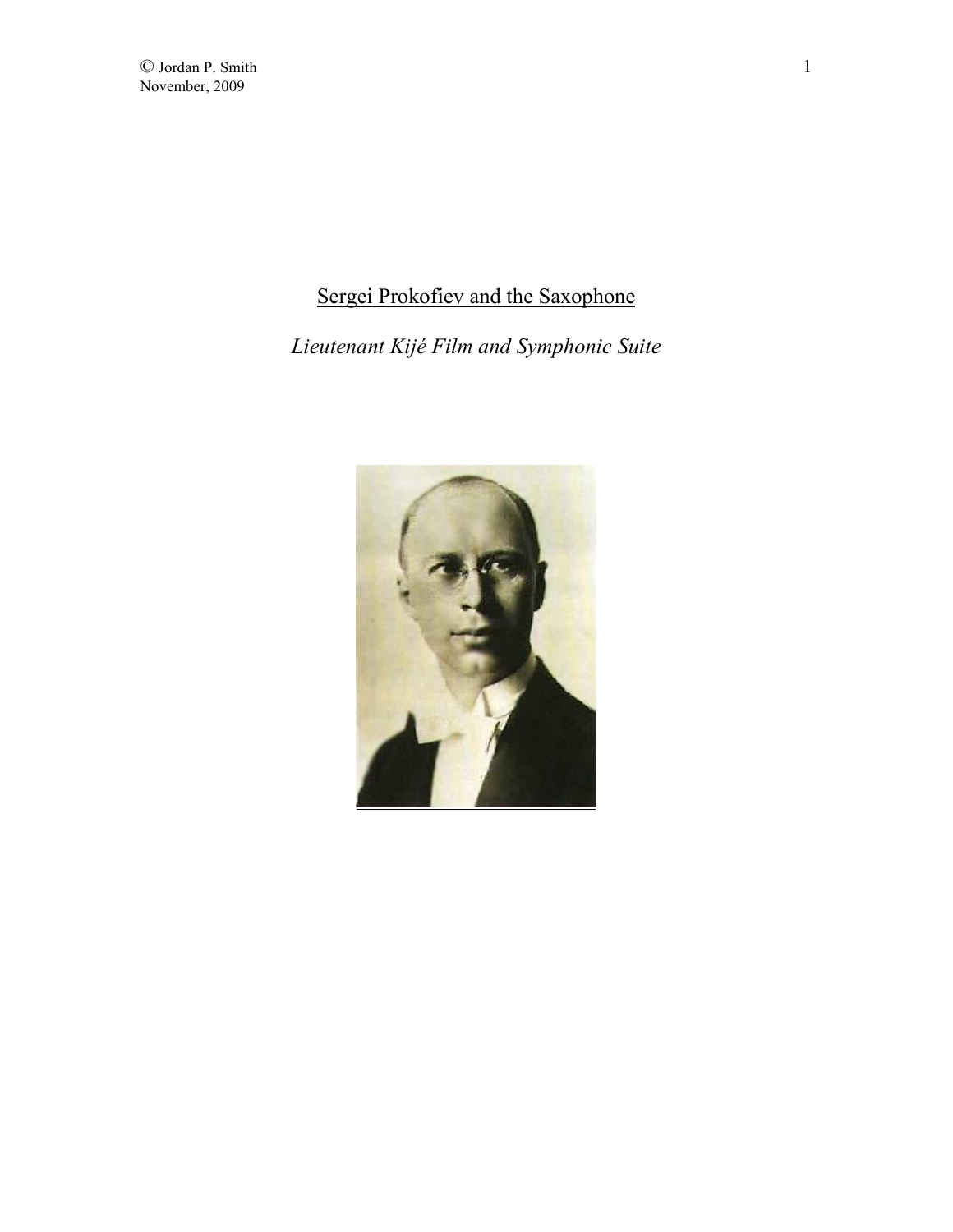Beginning in the late  $19<sup>th</sup>$  century and extending far into the  $20<sup>th</sup>$  century, Russia, and the former Soviet Union was blessed with a rich lineage of composers. From Scriabin and Shostakovich, to Khachaturian and Glazunov, these composers are associated with the renaissance of the Russian spirit in the  $20<sup>th</sup>$  century, and the formation of a Russian nationalistic musical idiom. Yet none achieved this quite so well, and with such worldwide acclaim, as did Sergei Sergeyevich Prokofiev. He was an innovator, an experimenter, and a man in search of something new, yet distinctly familiar. His scores for film and theater still rank as some of the best to this day, and the suites he derived from these works continue to be played by orchestras worldwide. Although many Russian composers used the saxophone in their works, Prokofiev created some of the saxophone's most cherished orchestral roles, including the popular suite from the film, *Lieutenant Kijé*. A careful analysis of Prokofiev's early life and musical growth provide many clues to his future tendencies, musical creativity, and inventiveness.

<sup>1</sup>Sergei Prokofiev was born on April 23<sup>rd</sup>, 1891 in the village of Sontsovka, Ukraine, then part of the Russian Empire. His father managed a huge estate in the steppes belonging to the Sontsov family and his mother played piano, which Prokofiev said, "gave me a taste for serious music from an early childhood".<sup>2</sup> By the age of seven he had "written" mini-piano pieces, including a four-hands march. His mother encouraged this musical exploration and also gave him his first piano lessons. In January of 1902,

<sup>&</sup>lt;sup>1</sup> Shilfstein, S., comp. *Sergei Prokofiev (Autobiography, Articles, and Reminiscences)*. Moscow: Foreign Languages House. Print.

 $<sup>2</sup>$  ibid, pg.16</sup>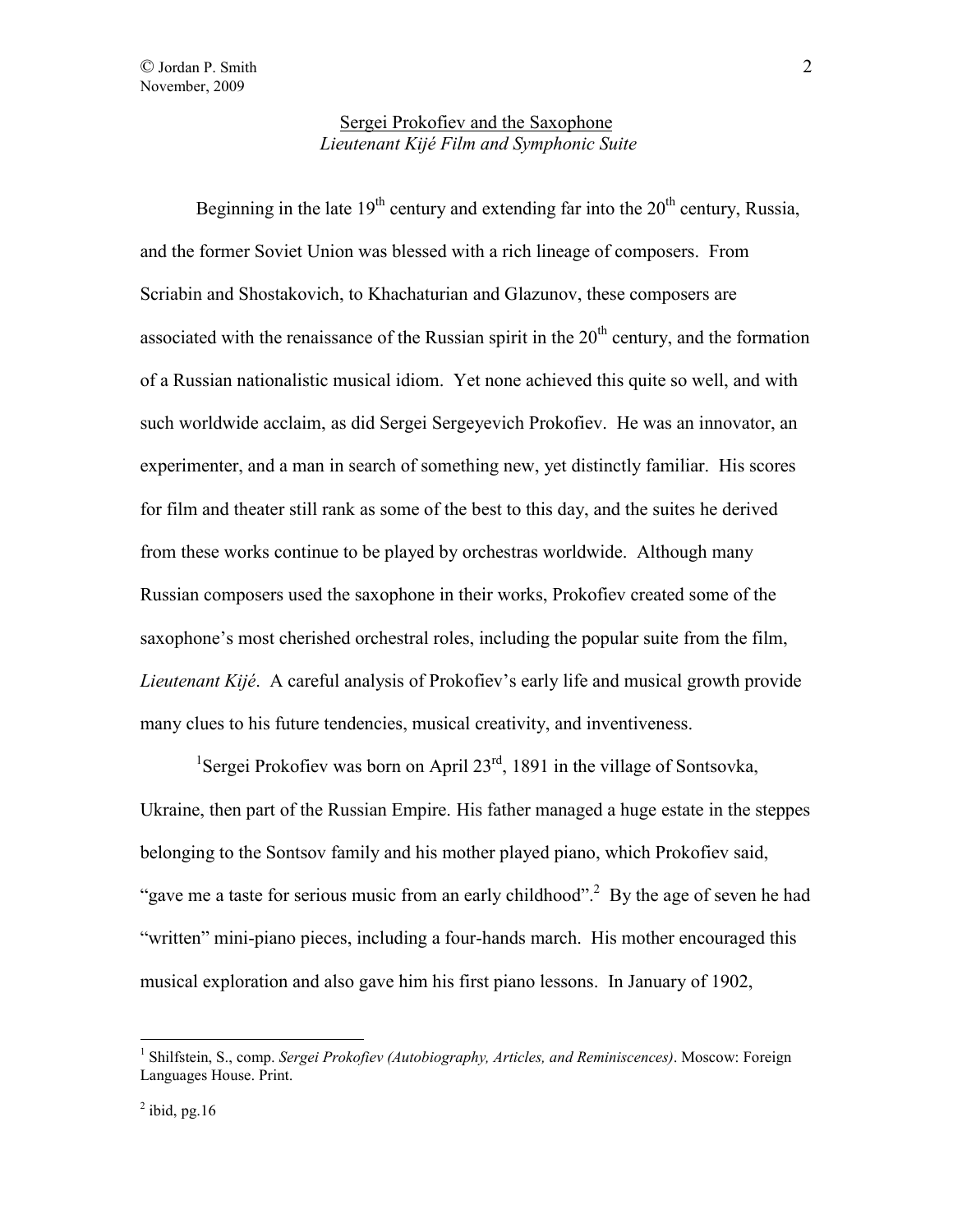Prokofiev went to Moscow and met the composer Sergei Taneyev, who suggested he study harmony with J. Pomerantsev, a former student of Taneyev. During that summer, he studied harmony, orchestration, form, and free composition with R.M. Glière, again by recommendation of Taneyev. As Prokofiev progressed in his studies he continued to work with Glière and Taneyev until his acceptance to the St. Petersburg Conservatory, showing them his early compositions, and benefiting from their criticism.

<sup>3</sup> In 1904, at the age of 13, Prokofiev entered the St. Petersburg Conservatory. Prokofiev had been presented to Alexander Glazunov previous to his enrollment, and it was indeed Glazunov who had urged him to enroll in the Conservatory, an irony considering his later criticisms of Prokofiev's music. At the entrance exams, Prokofiev came prepared with a rather massive amount of early pieces (non-catalogued works), to which Nikolai Rimsky-Korsakov, the head of the examining board exclaimed, "Here is a pupil after my own heart!"<sup>4</sup> His principle studies at the Conservatory consisted of orchestration with Rimsky-Korsakov, and harmony with Anatoly Lyadov. Prokofiev reminisced that Lyadov was often frustrated with his early musical experimentation, proclaiming, "I cannot understand why you bother to study with me. Go to Richard Strauss, go to Debussy"<sup>5</sup>

6 Prokofiev was hardly daunted by his teacher's exhortations, and in 1908 was introduced to the sponsors for "Evenings of Modern Music", which was a gathering of the leading Russian music critics and musicians who met weekly in a small recital hall to hear the presentation of new music. Prokofiev regularly presented some of his pieces at

 $\overline{a}$  $3$  ibid

 $<sup>4</sup>$  ibid, pg. 22</sup>

 $<sup>5</sup>$  ibid, pg. 25</sup>

<sup>6</sup> ibid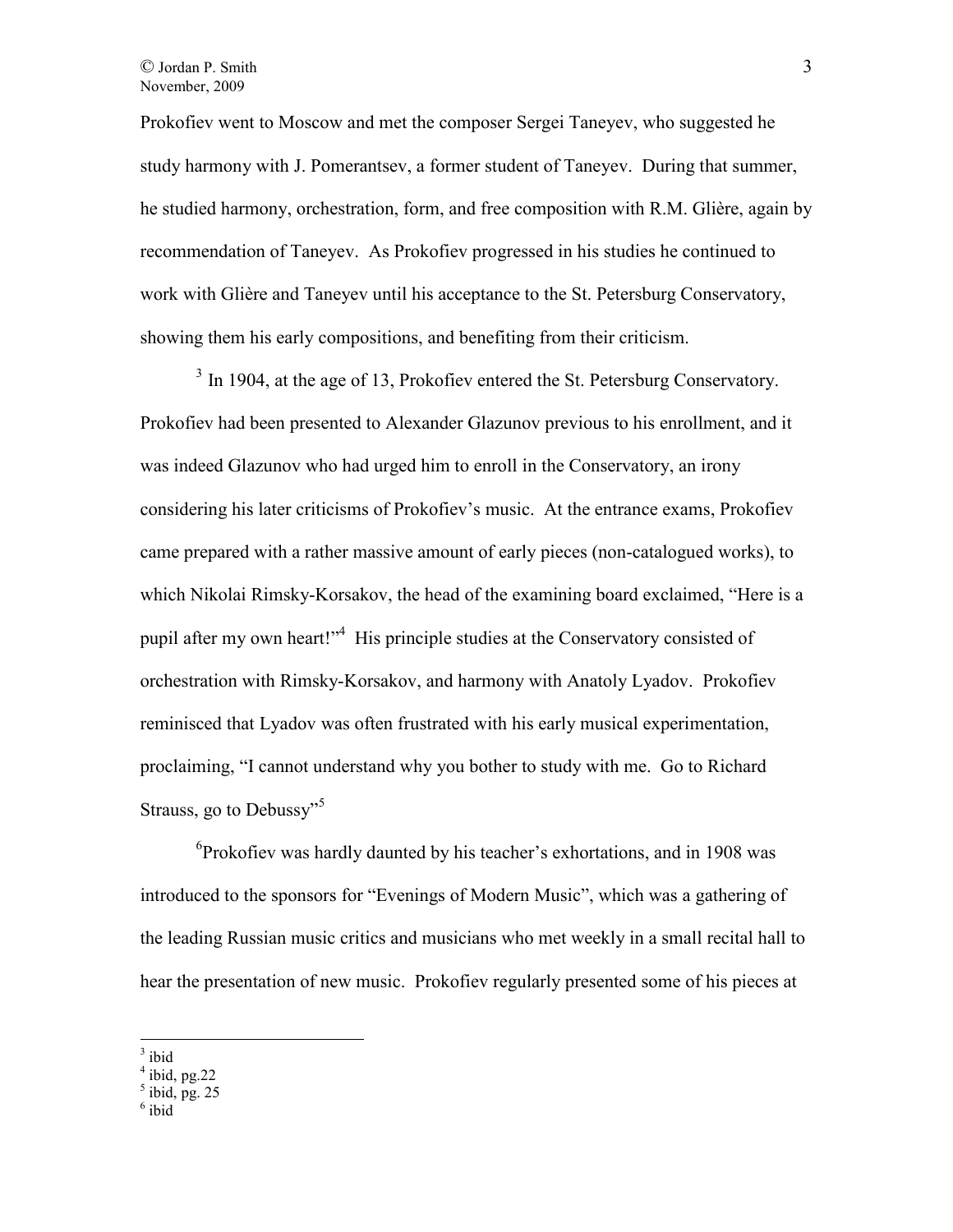these events, and was even the first musician to perform the works of Schoenberg in Russia. Critics gave mixed reviews; however, one heard in these early works an "ultramodernist trend...much farther than the French modernists in boldness and originality."<sup>7</sup> This is perhaps the beginnings of Prokofiev's desire to experiment with sound and harmonies, to go beyond the norm of Russian Classicism, which at the time was trying to do anything but be "Russian", but instead imitated European classical style.

<sup>8</sup>Prokofiev graduated from his basic studies at the conservatory in 1909 and in the same year began to study conducting and composing with Alexander Tcherepnin, who much later wrote a work for alto saxophone and piano, *Sonatine Sportive*. Soon after, Prokofiev began to assign opus numbers to his works, and we begin to see the first printings and productions of his early pieces, such as the first Piano Concerto of 1911. In the same year, he joined another progressive music group in Moscow and in 1914 completed all requirements for graduation from the conservatory. Prokofiev identifies two major trends in his music at this time: classical and modern (mainly with harmony). This dichotomy can be heard in many of his pieces ranging from the *Classical Symphony* to works like *Alexander Nevsky* and the *Fifth Symphony*. Although Prokofiev expressed a preference for classical forms, he had an ear for new orchestration ideas, and a desire to explore sound and harmony further, a path that will lead him to his use of the saxophone.

<sup>9</sup>The next few years would prove troublesome for the young composer as he attempted to secure his musical language, and connect with both European and Russian audiences. Prokofiev toured often, living in London for a time, traveling to Italy, and periodically returning to his roots in Russia. On Feb.  $5<sup>th</sup>$ , 1917 the magazine

 $\frac{7}{8}$  ibid, pg.26

<sup>&</sup>lt;sup>9</sup> ibid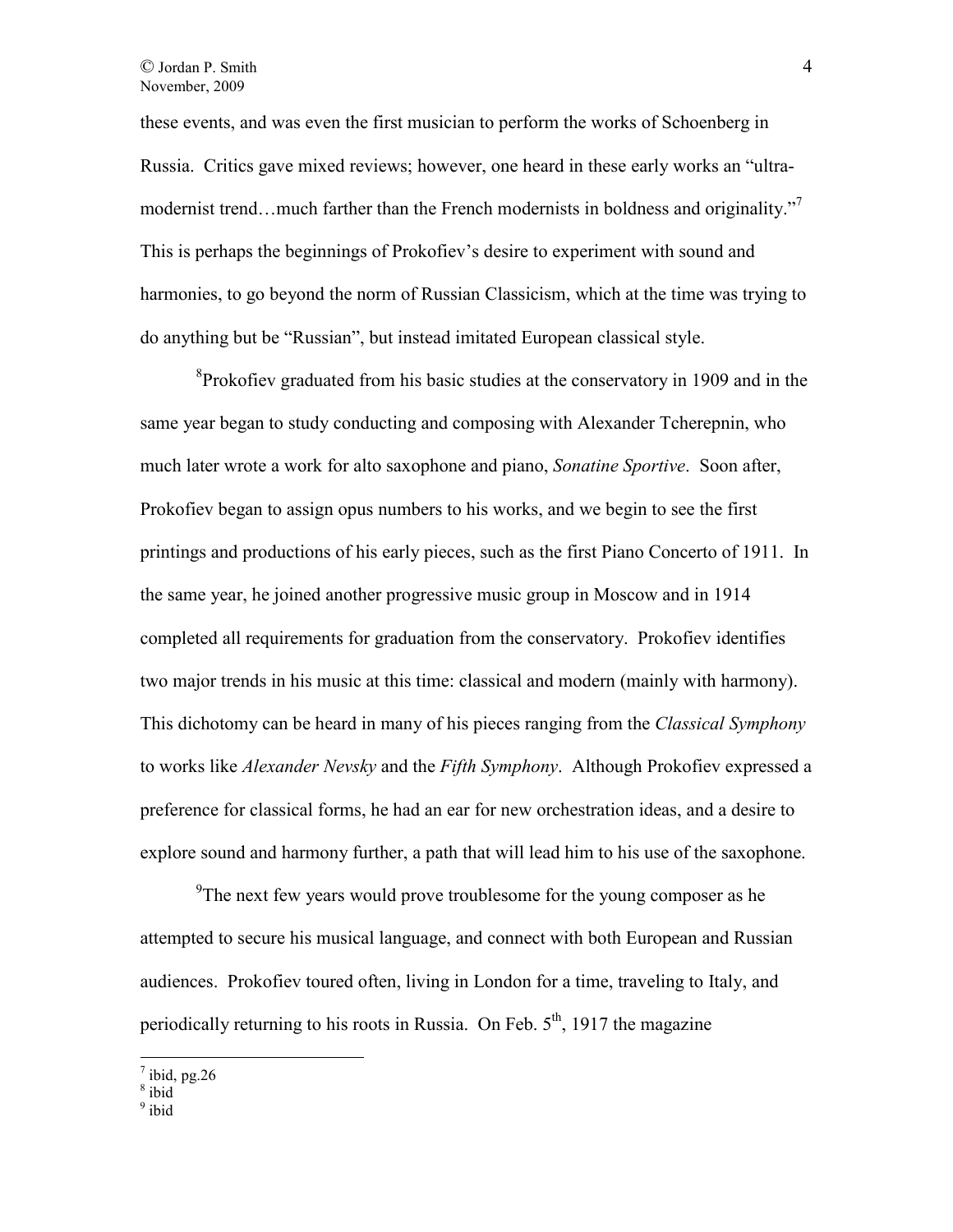*Contemporary Music* held a chamber evening of Prokofiev's music in Moscow.

Composers Nikolai Medtner and Sergei Rachmaninoff were there; both seemed to dislike the music. However Prokofiev notes that the Moscow public had been, "more or less favourably disposed to my music."<sup>10</sup> This was not unusual for Prokofiev, who often was at odds with his contemporaries, yet shared a special bond with the Russian public. After the Russian Revolution in 1917, Prokofiev left Russia for a more favorable musical climate and traveled to America, arriving in New York in September, 1918.

 $11$ His initial few years in America were more difficult than expected. He commented in 1919: "I would think with cold fury of all the wonderful orchestras in America that cared nothing about my music; of the critics who never tired of uttering platitudes such as 'Beethoven is a great composer'."<sup>12</sup> This would change for Prokofiev, who by 1945, was heralded by *TIME* Magazine as "Russia's greatest living musician" and featured on the front page of the news magazine.<sup>13</sup> For the time being he concertized regularly throughout America and periodically in France, where he also became acquainted with Sergei Diaghilev and Igor Stravinsky. He continued to perform both in America and Europe throughout the 1920s, but was frustrated that even with significant premiers of his works, he had not produced any "great" works by Parisian Standards.

<sup>14</sup>Prokofiev, downtrodden and searching for a way to reconnect with the Russian people, returned to the U.S.S.R. in 1927. By December 1932, it was clear Prokofiev was interested in focusing solely on composing, for he said, "Continuous concertizing is

 $10$  ibid, pg.45

 $11$  ibid

 $12$  ibid, pg.55

<sup>&</sup>lt;sup>13</sup> "Music: Composer, Soviet Style." *TIME* 19 Nov. 1945. Print.

<sup>&</sup>lt;sup>14</sup> ibid, Shilfstein.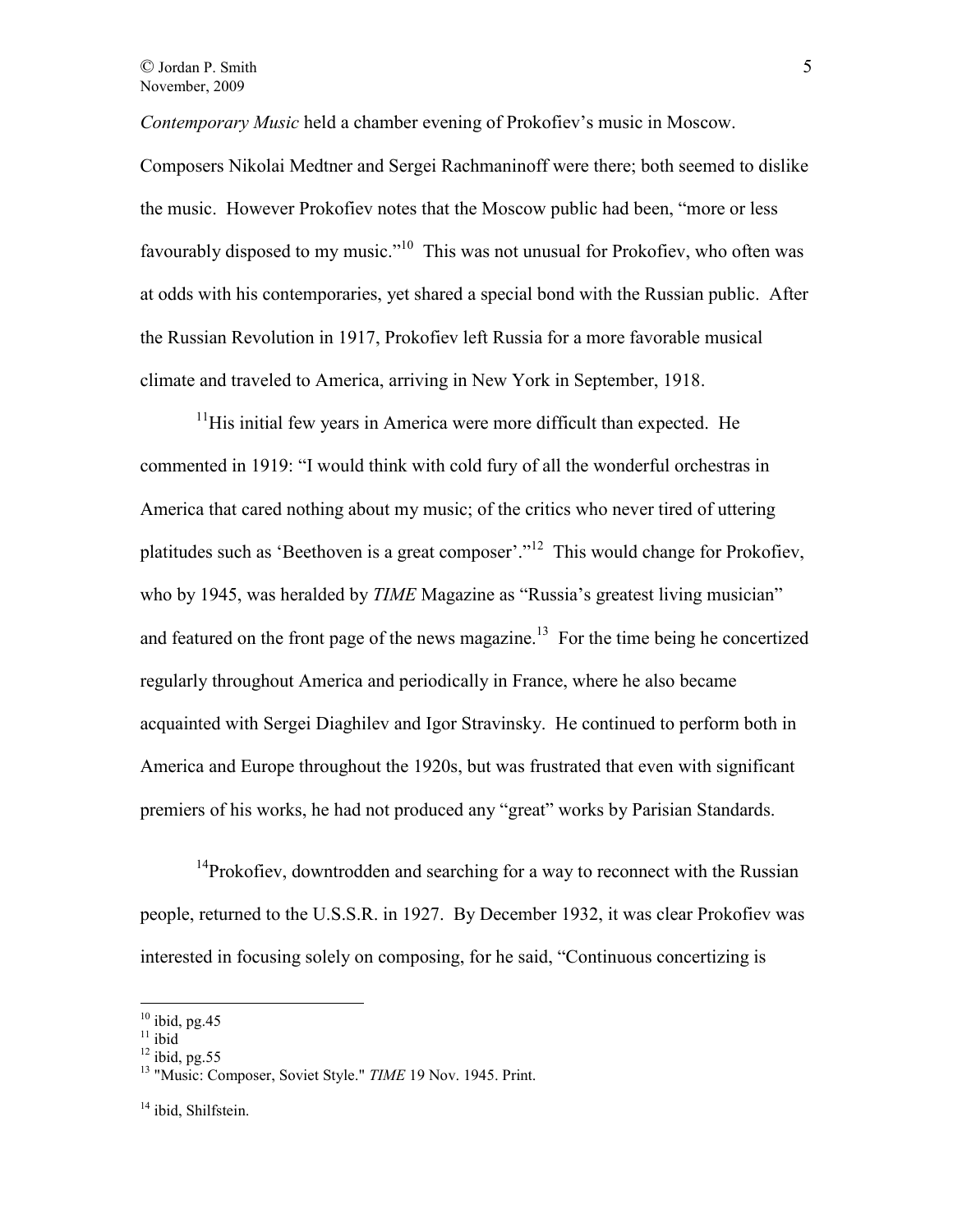hardly conducive to serious creative work. I hope to begin such work as soon as I am settled in the U.S.S.R."<sup>15</sup> With the release of more substantial works, Prokofiev began to receive commissions from theaters in Moscow, Soviet Film organizations, and Radio organizations. The prospect of these commissions enticed Prokofiev and he accepted many with vigor. He was interested in such Soviet-themed projects as a chance to renew his connection to his homeland, as can be seen in his work, the *Cantata for the Twentieth Anniversary of October Revolution*, which uses lines from the texts of Lenin.<sup>16</sup>

 $17$ In 1933, a director from Leningrad named A. Feinzimmer from Belgoskino Studios asked Prokofiev to write music for an upcoming film entitled *Lieutenant Kijé*, based on a story by Yuri Tynanov. The story takes place in the last years of the  $18<sup>th</sup>$ century, during the court of Tsar Paul. When a list of officers is submitted to the Tsar, a textual error by a clerk adds on the name Kijé, a fictional person. However, instead of acknowledging the mistake to the Tsar for fear of retribution, the members of the court fabricate a "life" for Kije, promote him in the military, send him into exile, marry him, and later give him a funeral for his death, all to the ignorance of the Tsar and carried out in the intense bureaucracy of the Russian court. The tone of the story and film was meant to be humorous and this would have appealed to Prokofiev's ironic humor often expressed in his letters and writings.<sup>18</sup>

Prokofiev said, "This gave me a welcome opportunity to try my hand if not at Soviet subject matter then at music for Soviet audiences, and for the mass audience at

<sup>15</sup> Nestyev, Israel V. *Prokofiev*. Stanford: Stanford UP, 1960. Print.

 $16$  ibid

 $17$  ibid

<sup>18</sup> Lee, Douglas. *Masterworks of 20th Century Music: The Modern Repertory of the Symphony Orchestra*. New York, London: Routledge, 2002. Print.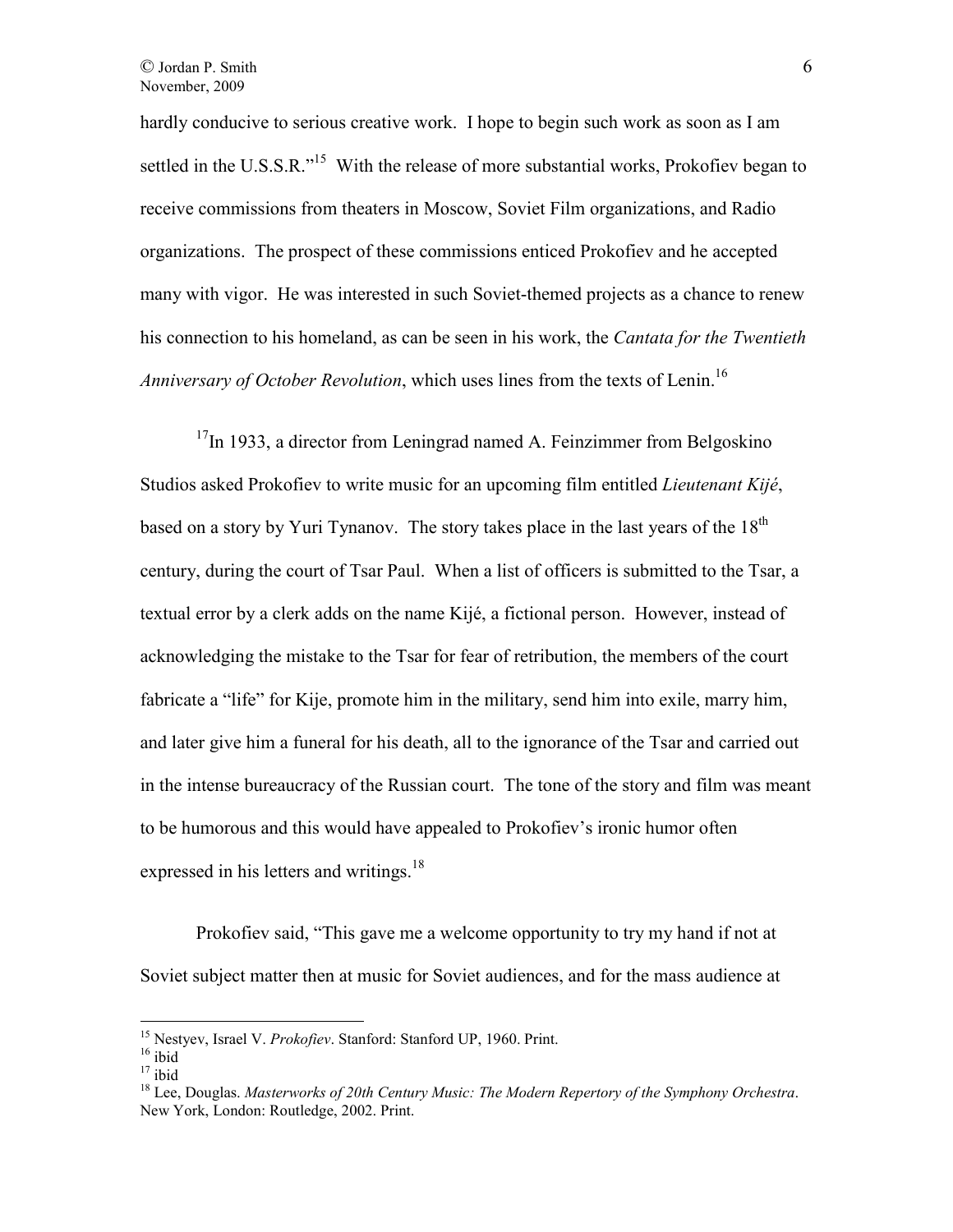that."<sup>19</sup> The timing couldn't have been better for Prokofiev, who earlier that year in a Moscow newspaper had written, "What subject matter am I looking for?...I am interested in the subject matter that would assert the positive elements. The heroic aspects of socialist construction. The new man..."<sup>20</sup> In later years, Prokofiev would comment upon the cinema, and the prospects it offered him during this time. In 1939, Prokofiev wrote to Sergei Eisenstein, the film director with whom he would later collaborate on *Alexander Nevsky* and *Ivan the Terrible*, "the cinema is the most contemporary art".<sup>21</sup> In 1940, in an article for the collection *Soviet Historical Films*, he wrote that, "The cinema is a young and very modern art that offers new and fascinating possibilities to the composer. These possibilities must be fully utilized."<sup>22</sup> In early 1933, after returning from a concert tour in America, Prokofiev set to work on Lieutenant Kijé while in Moscow. Confidently he said, "I somehow had no doubts whatever about the musical language for the film".<sup>23</sup>

 Although Prokofiev was settled in Russia by this time, he still made periodical trips to Paris, and was especially fond of hearing concerts of new music. It is here that he was most likely exposed to saxophone in a variety of serious concert settings. He especially enjoyed Maurice Ravel, who included several saxophones in his orchestral work, *Bolero*. Prokofiev confirms his early hearings of *Bolero* in 1928, "I remember attending one of the first performances of *Bolero*…With inimitable artistry Ravel clothes his theme in a thousand different garbs".<sup>24</sup> Undoubtedly, two of the "garbs" he heard were the saxophones, both soprano and tenor, in their prominent and striking soloistic

 $20$  ibid

 $\overline{a}$ 

 $^{23}$  ibid, 83.

<sup>&</sup>lt;sup>19</sup> ibid, Shilfstein.

 $21$  ibid, Nestyev, 212.

 $22$  ibid, Shilfstein, 114.

 $^{24}$  ibid, 108-109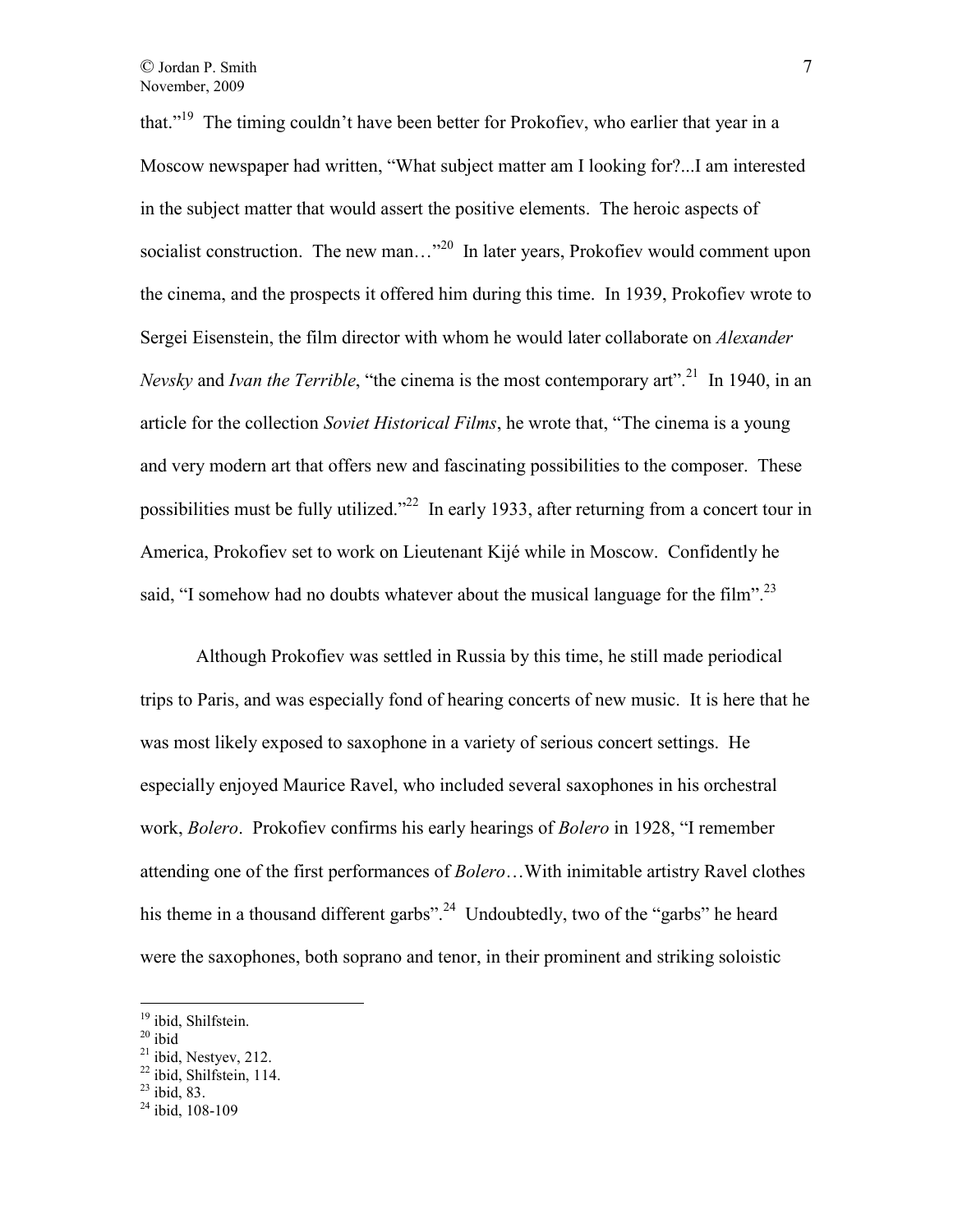roles in *Bolero*. This was most likely not the first time he heard saxophone, though. Shostakovich used a soprano saxophone in his *Age of Gold* Ballet and subsequent Orchestral Suite in 1930, and then again in 1931 for *The Golden Mountains* Suite. Despite the likelihood of Prokofiev's exposure to this, there is no word of Prokofiev's opinion of the saxophone until late in 1933, most likely after the recording of the music for the *Lieutenant Kijé* Film*,* which includes a tenor saxophone.

 Prokofiev's use of the tenor saxophone, in both a prominent solo and ensemble role indicates his appreciation of the instrument, which was quickly reestablishing its classical role in the early  $20<sup>th</sup>$  century. However, any reluctance he may have shown to the instrument prior to the film *Kijé* was disbanded by remarks in two letters written in late December, 1933. While spending December of 1933 in Paris, Prokofiev wrote two letters expressing his impressions of Glazunov's new *Quartet in B Major* for Four Saxophones, op. 109, which had premiered on December  $14<sup>th</sup>$ , 1933.<sup>25</sup> Nine days later he wrote to Nikolai Miaskovky, a Russian composer who was one of Prokofiev's few true friends, "I heard Glazunov's saxophone quartet…it was entirely obvious that with a stronger contrapuntal structure and with greater attention to color and certain other devices, a saxophone ensemble has every right to exist and can even stand up quite well in a serious piece of music".<sup>26</sup> Five days after this, on December  $28<sup>th</sup>$ , he wrote to Boris Asafiev, a Russian critic and historian, "I did hear Glazunov's rather modest Quartet for Four Saxophones, which, surprisingly was written harmonically rather than contrapuntally (by the way, by using a contrapuntal and orchestral approach to the

<sup>25</sup> Robinson, Harlow, ed., trans. *Selected letters of Sergei Prokofiev*. Boston: Northeastern UP, 1998. Print.

 $26$  ibid, 309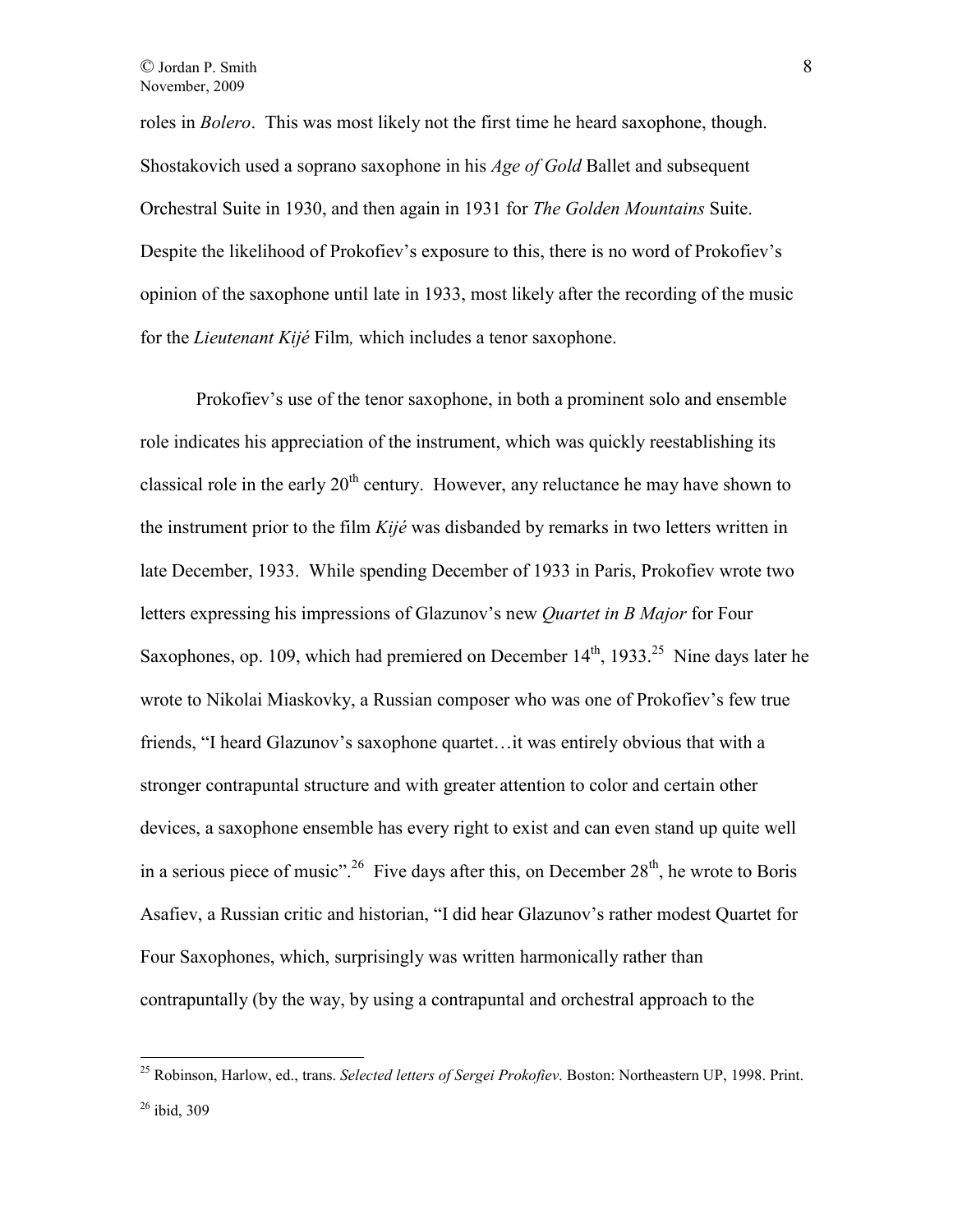saxophone, you can get some curious sounds!)…I'm spending most of my time at home, hurry to finish the music for Tairov's *Egyptian Nights*".<sup>27</sup> The work mentioned at the end, *Egyptian Nights*, was music for a theatre work Prokofiev was composing concurrently with *Kijé*, and which also contained a prominent tenor saxophone part in both the original work and the suite. Because of the short period of time dating from the Glazunov *Quartet*'s first performance and to the writing of both these letters, we can assume that Prokofiev was in all likely at the premier of this now standard saxophone work! His use of the saxophone in both *Lieutenant Kijé* and *Egyptian Nights* would have been established upon hearing Glazunov's work, and secured the way for his inclusion of various saxophones in many more pieces, including *Romeo and Juliet*, Suite 1 and 2, Op. 64 (1935-36), *Alexander Nevksy* Cantata, Op. 78 (1938), music for the film *The Queen of Spades*, Op.70 (1936), several incidental works, *March for Symphonic Wind Band*, Op.99 (1943-1944), and *Ode to the End of War*, Op. 105 (1945), which actually included three saxophone parts.

 The music for the film *Lieutenant Kijé*, Prokofiev's first work to include saxophone, was completed in late 1933 and sent to the Leningrad Belgoskino Studios where the sound track was recorded by an orchestra under I. O. Dunayevsky, himself a budding film composer.<sup>28</sup> The original film scoring was of "16 musical segments" (slightly variable depending on the actual division).<sup>29</sup> The film successfully premiered on March  $7<sup>th</sup>$ , 1934 to relative acclaim in Moscow.<sup>30</sup> Prokofiev finished the 5 movement

 $27$  ibid, Robinson, 133

<sup>28</sup> ibid,Nesteyev

 $29$  ibid, Lee,  $301$ 

<sup>30</sup> Bartig, Kevin. "Creating the Lieutenant Kizhe Suite." *Sergei Prokofiev Foundation Website*. Three Oranges Journal, 13 May 2007. Web. 1 Nov. 2009. <http://www.sprkfv.net/journal/three13/creating.html>.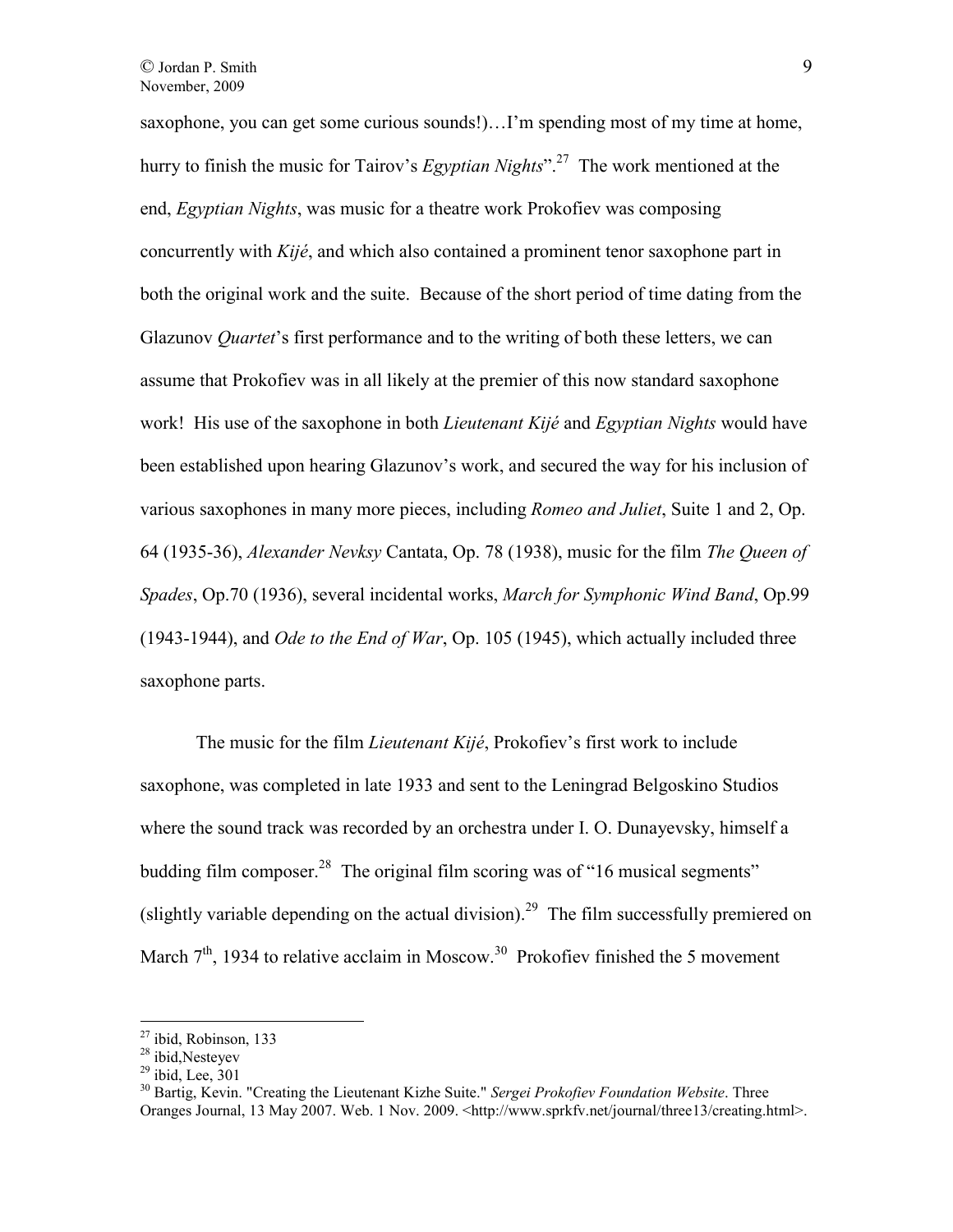symphonic suite by early July, 1934, and it was premiered on the radio on December 21 of that year.<sup>31</sup> Prokofiev writes that both *Kijé* and *Egyptian Nights* suites "were composed on a commission from the radio."<sup>32</sup> The invitation for radio was by the Moscow Radio Orchestra, the All-Union Committee of Radio and Film Affairs, and Boris Gusman, director of the Bolshoi theater, and supporter of Prokofiev.<sup>33</sup>

 Although the film was a success within the confines of the U.S.S.R., the suite from *Lieutenant Kijé* is much more memorable, and is the existing form in which the music is played. Creating the suite was no easy task for Prokofiev, who notes, "Kije is a devilish job".<sup>34</sup> In his autobiography, he explains why, "This gave me much more trouble than the music for the film itself, since I had to find the proper form, reorchestrate the whole thing, polish it up and even combine some of the themes.<sup>35</sup> As the original film music was for small chamber orchestra with an emphasis on winds, brass, and percussion, Prokofiev expanded upon and amplified the role of the string section, while lessening the role of the percussion section.<sup>36</sup> In addition, the entire musical score for the film lasted but 15 minutes, as much of *Kijé* involves dialogue or silence, and many of the musical numbers were repeated throughout the film.<sup>37</sup> This proved problematic when extracting a suite, which Prokofiev solved by combining several of the sections, moving others around, re-orchestrating, and expanding on many of the themes in more depth. In certain cases he cut entire numbers, as was the case with several sections featuring just percussion.

<sup>&</sup>lt;sup>31</sup> ibid, Nestyev

<sup>&</sup>lt;sup>32</sup> ibid, Robinson, 313

 $33$  ibid, Bartig.

<sup>&</sup>lt;sup>34</sup> ibid, Nesteyev, 253

<sup>&</sup>lt;sup>35</sup> ibid, Shilfstein, 83

<sup>&</sup>lt;sup>36</sup> ibid, Bartig

<sup>&</sup>lt;sup>37</sup> ibid, Bartig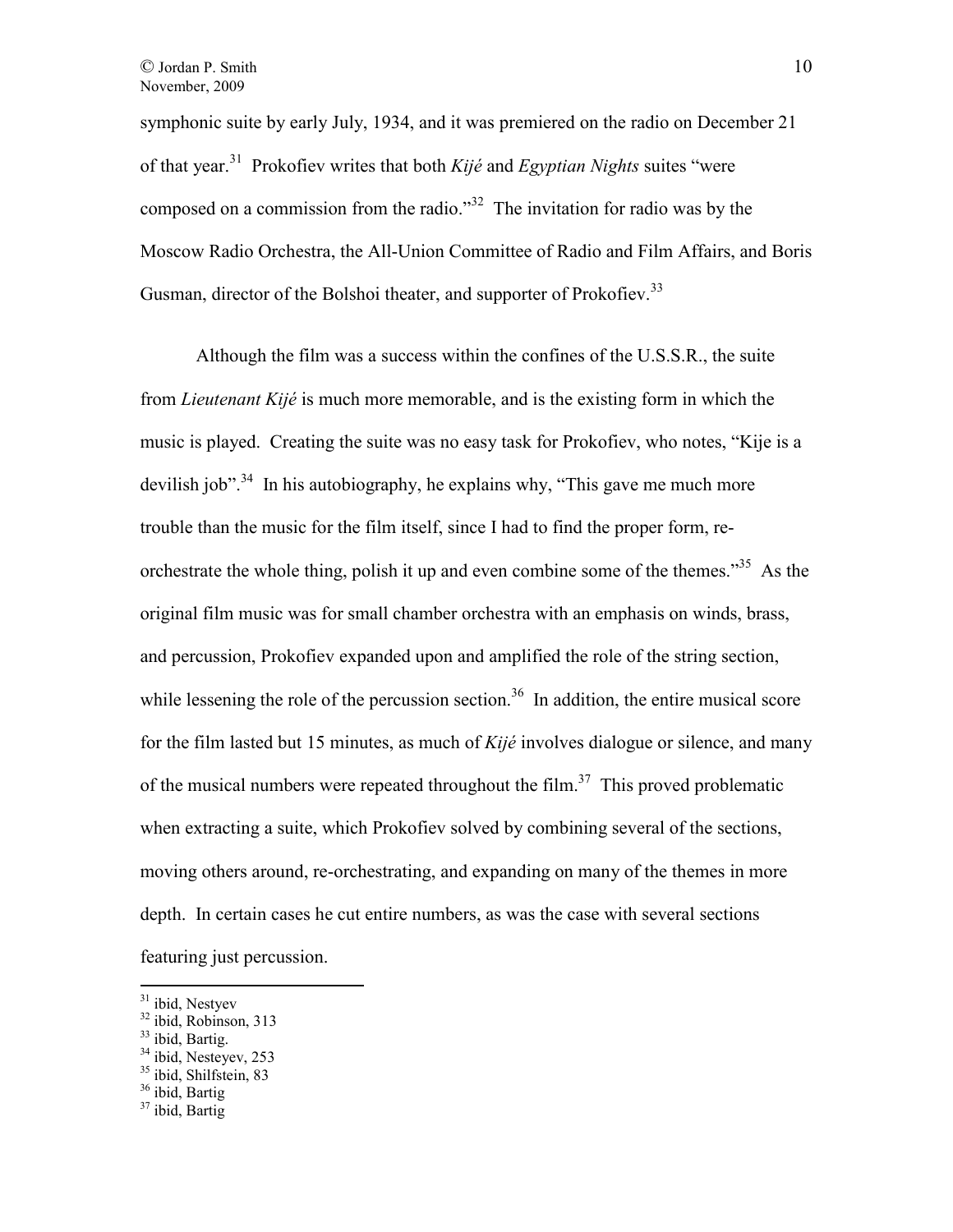## © Jordan P. Smith November, 2009

 $38$ One of the major changes from the movie score to the symphonic suite was the inclusion of a vocalist, or in one case a small ensemble of characters singing. Originally movements II and IV of the symphonic suite, the *Romance* and *Troika*, respectively, were scored for a solo vocalist supported by the orchestra. Both the words and melodies derive from several points in the film. The music for the *Romance* was changed from a solo Soprano melody sung by *Kijé*'s "wife", at approximately 48:55 in the film, to a Baritone solo in the suite. The music for the *Troika* actually occurs several minutes *before* this during a scene featuring several inebriated Russian officers riding through the night in a stage coach, at approximately 45:50. This small chorus was again changed into a solo for a Baritone. Prokofiev seemed to have a penchant for this voice range, but created alternate and now standard versions of these movements without the voice. Interestingly enough, in both cases, the tenor saxophone is substituted for the voice, perhaps evidence of Prokofiev's view of an ideal tenor saxophone sound. In the *Troika* movement, Prokofiev augments the melodies played by the tenor saxophone with the addition of the basses and bassoon. In any case, the version with tenor saxophone is the standard version performed most often to this day.

 Many of Prokofiev's other changes from film score to orchestra suite involve music played by the tenor saxophone. In the film, the first that we hear of Kijé's musical motive (there are several derivations of this throughout the film and suite) is at  $11:45^{39}$ , where it is introduced by clarinets and flutes. However, in the suite, the Kijé theme is augmented rhythmically and introduced in the first movement, *The Birth of Kijé*, by the

<sup>38</sup> *Lieutenant Kizhe*. Dir. A. Feinzimmer. Belgoskino Studios, 1934. DVD.

<sup>39</sup> Film, *Kizhe.*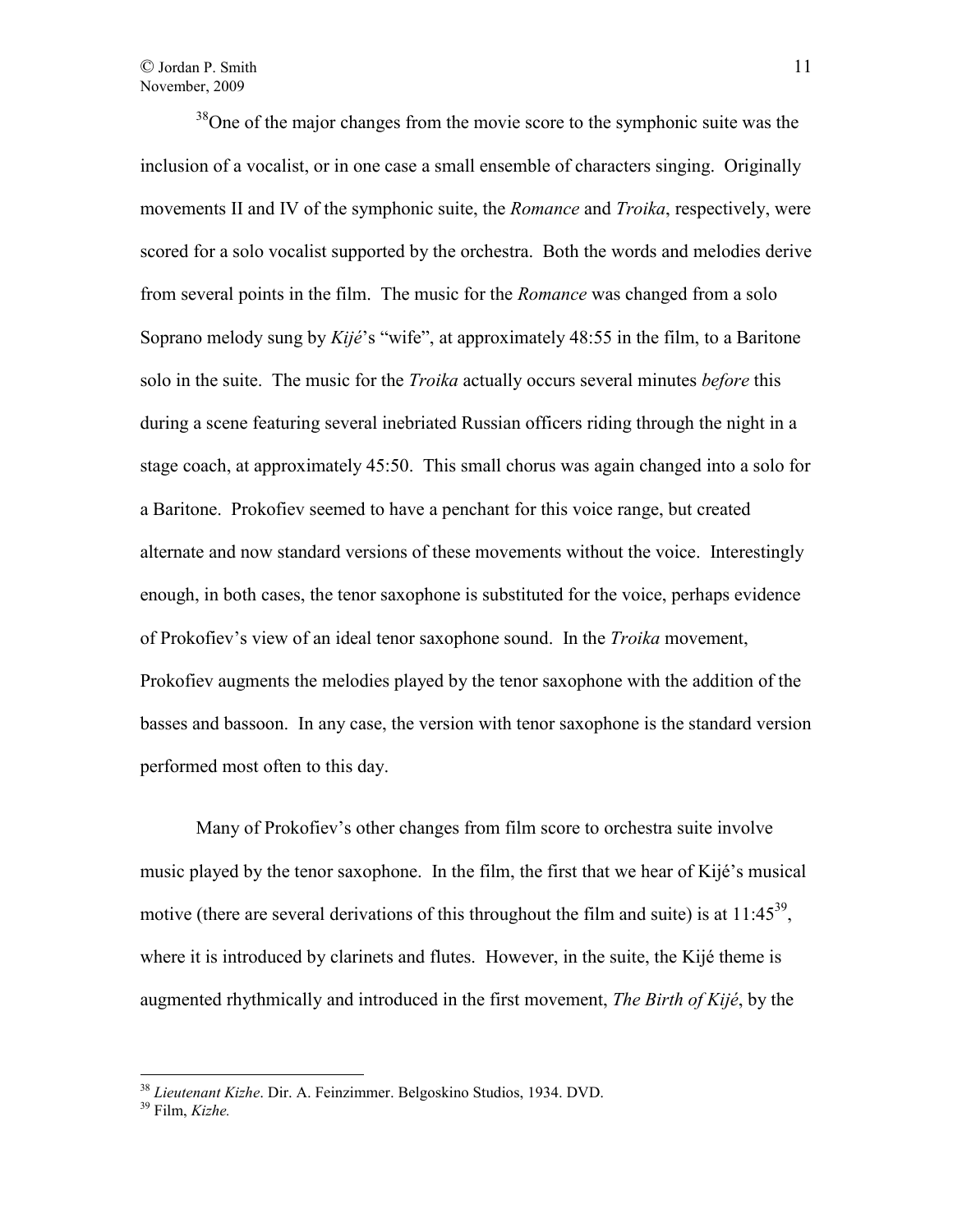flute and tenor saxophone. It is then re-sounded by the bassoon, and then by the oboe and tenor saxophone together:



In fact, it is the tenor saxophone, sometimes in combinations with other instruments, which is most often heard with the Kijé theme, whether in augmentation seen above or in the principle form heard first in the film.

 The second movement, besides the previously mentioned vocal changes, actually takes its source material from music which occurs both before and after Kijé's wedding in the film, which is confusingly the title of movement three! The first source is the female vocal solo, occurring at 48:55<sup>41</sup>, based on "*The Little Gray Dove is Cooing*"<sup>42</sup>, which gives us the lush and soulful melody introduced by the basses, and then in solo capacity by the tenor saxophone in this movement:

<sup>40</sup> Prokofieff, Serge. *Lieutenant Kijé: Suite Symphonique, Op.60*. New York: Boosey and Hawkes, 1947. Print.

<sup>41</sup> Film, *Kizhe.*

 $42$  ibid, Lee, 301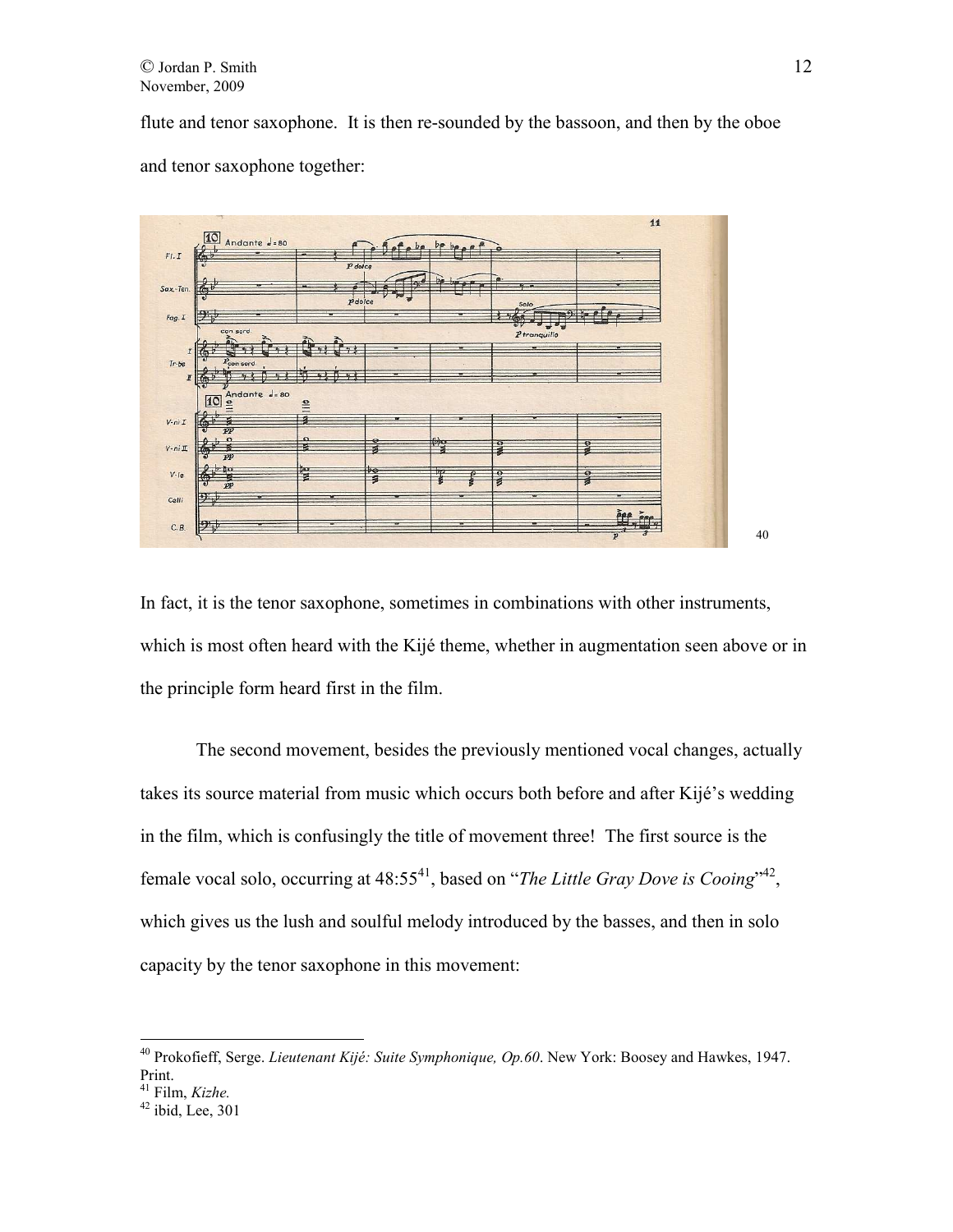

This melody then gives rise to more lurching, "drunk" music which is first heard in the film following Kijé's wedding, when his new wife and "him" are enjoying spirits and fine food. We heard this almost comical melody played in the film by plucked strings, yet in the symphonic suite the romance theme played by the solo tenor saxophone transitions directly into the Kijé "drunk" theme, again changed to a solo line for tenor saxophone:



 $\overline{a}$ <sup>43</sup> ibid, Boosey and Hawkes.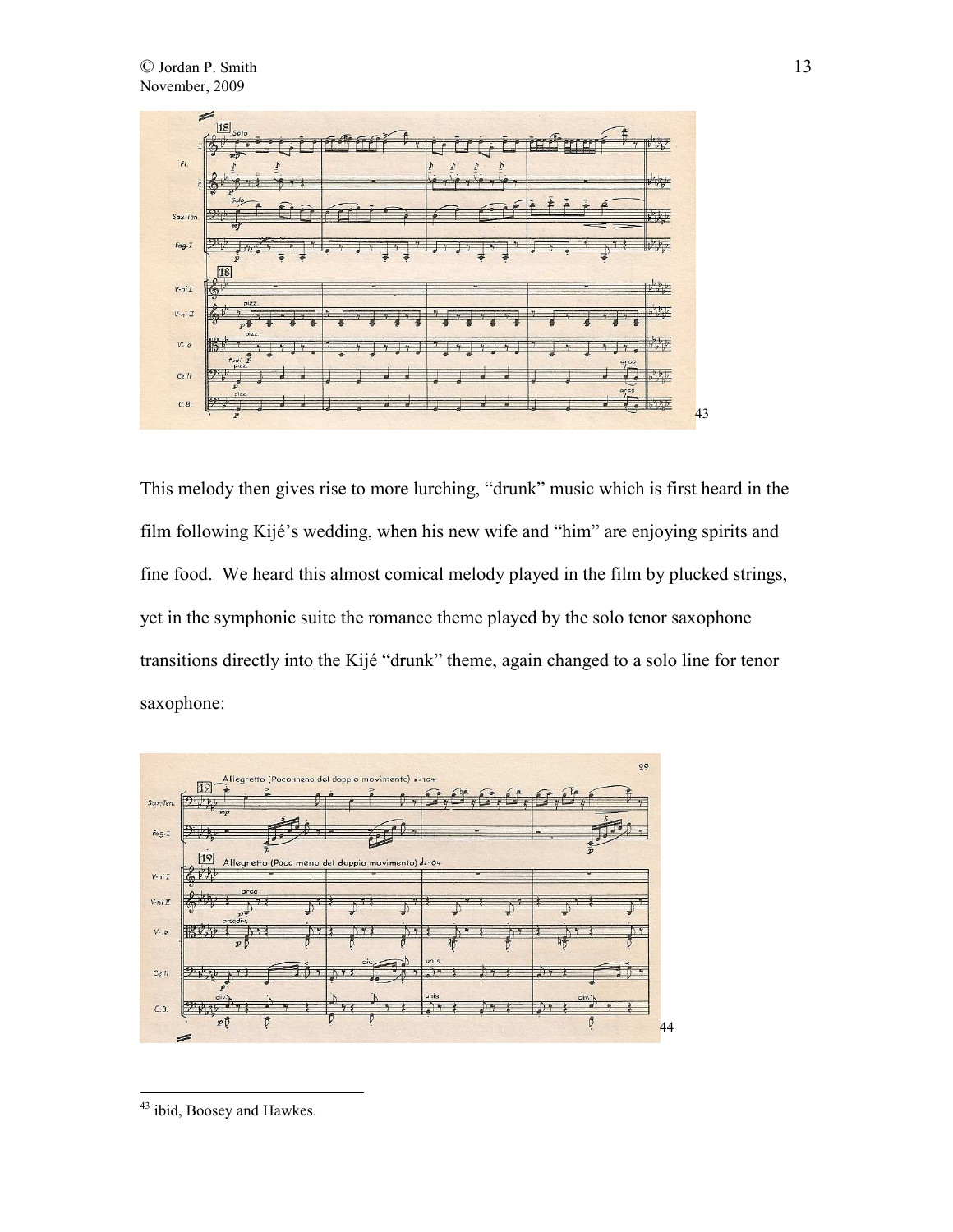The original romance theme is revisited near the end of the movement again by the tenor saxophone, perhaps depicting a more sober Kijé.

 Several other solos for the tenor saxophone, however, were directly taken from the film score. Movement three of the suite, *The Wedding of Kijé*, begins with a loud and brash fanfare followed by a comical extended trumpet solo featuring several repeats of material beneath the solo re-orchestrated for the suite in various fashions. This section is followed by the Kijé leitmotiv, again sounded by the tenor saxophone, and using music taken directly from the film, at approximately  $57:30^{45}$ .



This same melody is heard again in the fifth movement, *The Burial of Kijé,* first played by the clarinets in the scoring heard in the film during the scene where Kijé is

<sup>&</sup>lt;sup>44</sup> ibid, Boosey and Hawkes.

<sup>45</sup> Film, *Kizhe*.

<sup>46</sup> ibid, Boosey and Hawkes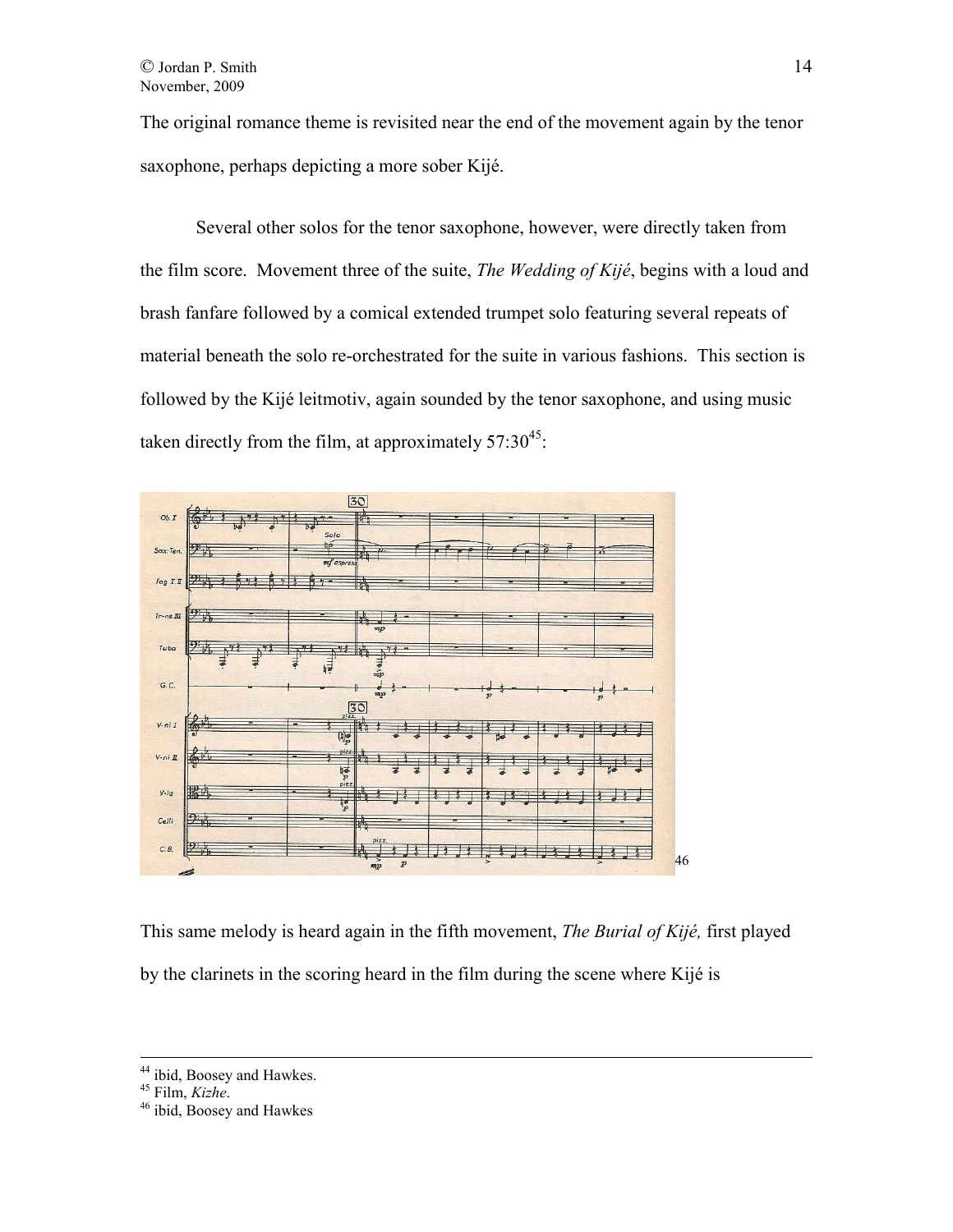accidentally created, and then followed by the tenor saxophone, with reworked and expanded orchestration:



Both the film and symphonic suite of *Lieutenant Kijé* were successes in their respective mediums. Nestyev writes that "*Lieutenant Kijé and Egyptian Nights* head the list of Prokofiev's works of the Soviet Period".<sup>48</sup> Prokofiev was successfully able to recreate his "sound" and reconnect with the Russian public. The success of these works was followed by others such as the films *Alexander Nevsky* and *Ivan the Terrible*. In fact, following several successful performances of the *Lieutenant Kijé* suite in America, Prokofiev was pursued by several Hollywood directors, but turned them down to continue to focus his efforts on his homeland.<sup>49</sup> The importance and impact of such a work helped to secure the saxophone's place in Russian music. And despite a Soviet ban on saxophone in 1949, orchestral works continued to be written which included saxophone, such as *Gayane Ballet* by Khachaturian, *The Gadfly Suite* by Shostakovich,

<sup>&</sup>lt;sup>47</sup> ibid, Boosey and Hawkes

<sup>&</sup>lt;sup>48</sup> ibid, Nestyev, 253

 $49$  ibid, Lee,  $302$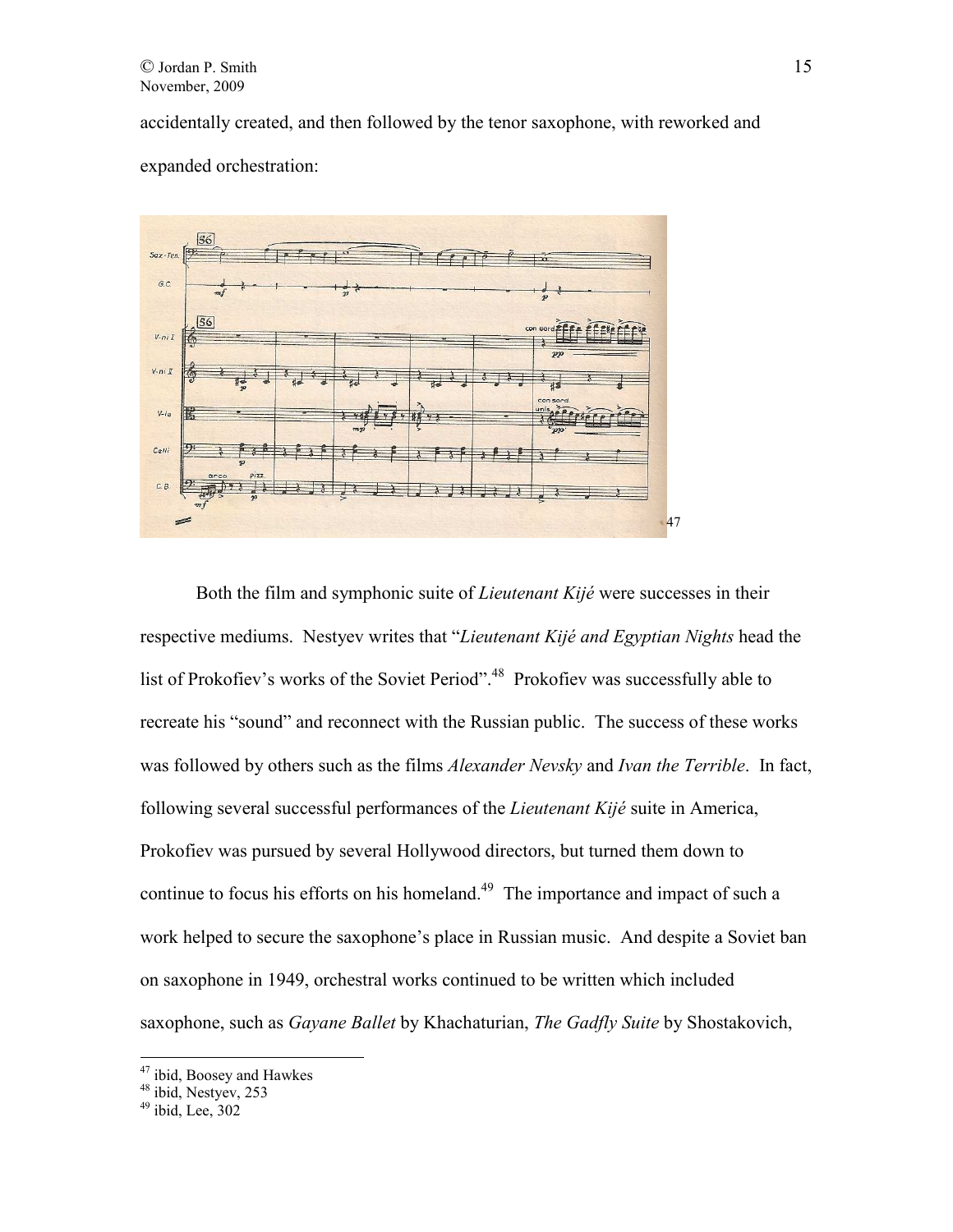and *Symphonic Dances* by Rachmaninov. Although it would not be until the mid 1970s before the first "classical" saxophone professor was hired at the Moscow Conservatory, it is compelling to think of the confidence these composers held in the saxophone as a unique voice.

 As saxophonists, the symphonic suite *Lieutenant Kijé* is a work of contemporary and historical importance. Prokofiev effectively used the saxophone in the film, and in an expanded role in the symphonic suite. The tenor saxophone embodies through its solos the birth, life, and death of Kijé and is in that sense, the central character to the suite. In two cases, the tenor saxophone was substituted for a baritone voice, which is evidence of the quality of sound to be brought to this work. In fact, the saxophone is the only instrument in the suite to perform in almost a completely solo capacity. Given this special role, it is a work to be embraced and understood by any concert saxophonist. Sergei Prokofiev was a man in search of something contemporary and powerful that resounded with the spirit of the Russian populace. *Lieutenant Kijé* effectively reestablished Prokofiev's Russian roots, his connection to the populace, and secured the way for his great works to come.